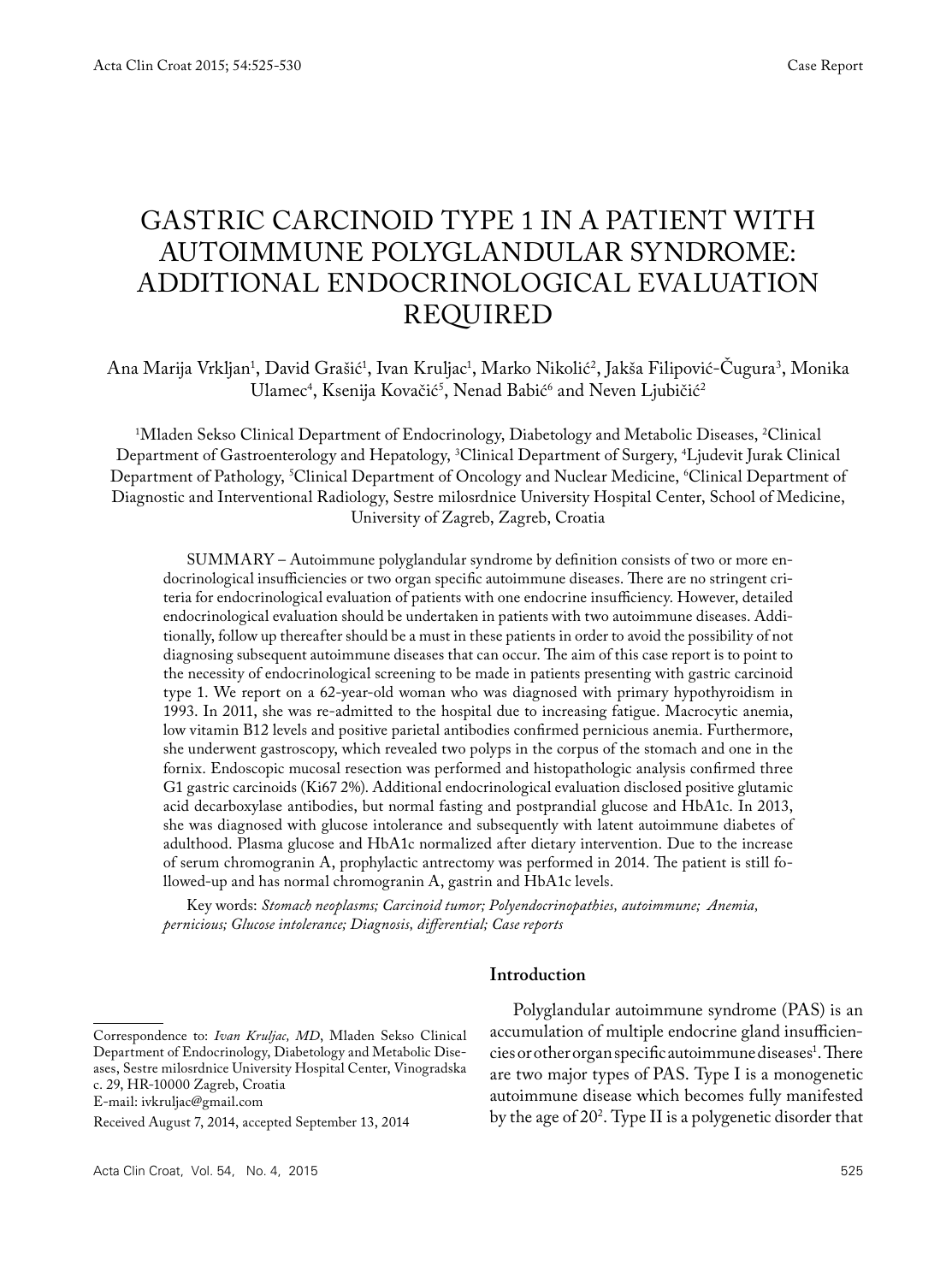consists of two or more endocrine or other autoimmune organ specific diseases<sup>3</sup>. A novel classification suggests additional division to PAS type II, III and  $\rm IV^{\scriptscriptstyle I}.$  According to the new classification, PAS type I consists of Addison's disease, diabetes mellitus type 1 and autoimmune thyroid disease. PAS type III excludes the presence of Addison's disease and is further divided into category IIIA (autoimmune thyroiditis with immune-mediated diabetes), IIIB (autoimmune thyroiditis with pernicious anemia) and IIIC (autoimmune thyroiditis with vitiligo and/or alopecia and/or other organ specific disease). Organ specific diseases include celiac disease, hypogonadism and myasthenia gravis, while organ non-specific diseases include sarcoidosis, Sjögren's syndrome and rheumatoid arthritis<sup>1</sup>. PAS type IV consists of two organ specific diseases and/or organ non-specific diseases<sup>1</sup>. A great deal of controversy exists about the novel classification and it has not been fully established<sup>4</sup>. There are no stringent criteria for endocrinological evaluation of patients with one endocrine insufficiency. However, detailed endocrinological evaluation should be undertaken in patients with two autoimmune diseases<sup>3</sup>. Additionally, follow up thereafter should be a must in these patients in order to avoid the possibility of not diagnosing subsequent autoimmune diseases that can occur3 .

Autoimmune gastritis, eventually leading to pernicious anemia, is an organ specific autoimmune disease characterized by pathological lesions affecting the fundus and body of the stomach, which are typified by gastric mucosal atrophy, selective loss of parietal cells from the gastric mucosa, submucosal lymphocytic infiltration, as well as circulating gastric parietal cell autoantibodies<sup>s</sup>. Subsequently, pernicious anemia, which is considered to be the most common cause of vitamin B12 deficiency, may develop. Moreover, gastric parietal cell antibodies induce apoptosis in parietal cells, which leads to achlorhydria and compensatory increase in serum gastrin levels. Chronic hypergastrinemia stimulates enterochromaffin-like cells, which eventually leads to enterochromaffin-like cell hyperplasia and gastric carcinoid type 1. However, the prevalence of gastric carcinoid in patients with pernicious anemia is less than 1%°.

We report on a 62-year-old woman with a history of hypothyroidism who presented with pernicious anemia and gastric carcinoid type 1. Screening for other components of PAS II revealed high antibody titers to decarboxylic glutaminic acid. The patient was diagnosed with glucose intolerance two years later.

# **Case Report**

A 62-year-old female patient with a medical history of autoimmune thyroid disease accompanied with hypothyroidism was admitted in 2011 due to increasing fatigue and newly diagnosed macrocytic anemia. The patient had been diagnosed with primary hypothyroidism in 1993 and had been well substituted with levothyroxine ever since. Physical examination was unremarkable. Laboratory examinations revealed hemoglobin level of 130 g/L and mean cell volume of 120 fl. Further testing showed decreased vitamin B12



*Fig. 1. A 13 mm large carcinoid in the fornix of the stomach (A); endoscopic mucosal resection of the tumor (B).*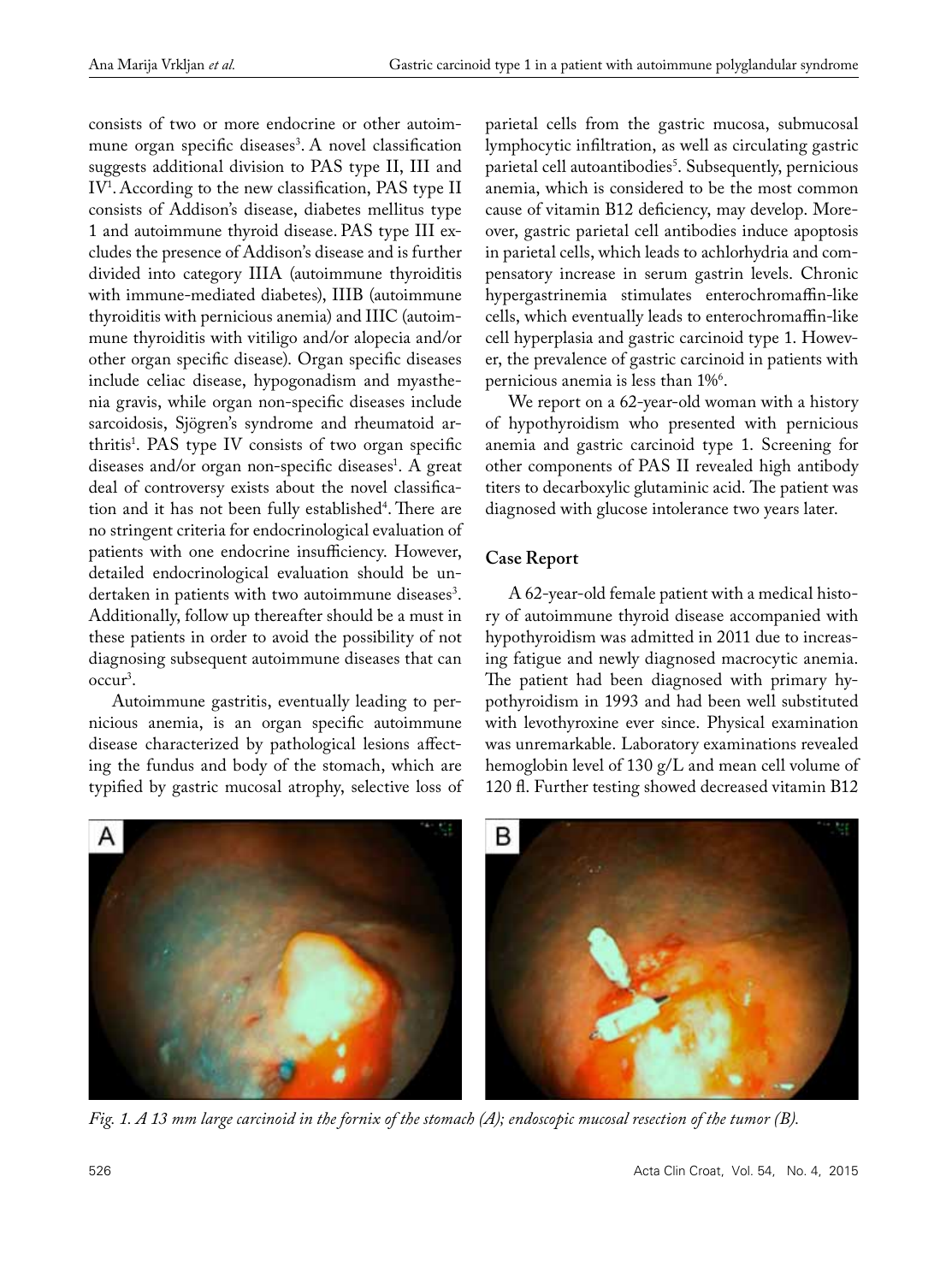level of 78 ng/L (normal range: 211-911) along with positive parietal cell antibodies. Electrolytes and the rest of the complete blood count (CBC) panel were within the normal reference values.

Upper gastrointestinal (GI) endoscopy revealed three polyps within the gastric wall. Two small polyps were located in the corpus of the stomach and one approximately 10 mm large polyp was found in the fornix of the stomach (Fig. 1A). Since the patient had pernicious anemia, we presumed the polyps to be carcinoid tumors. Hence, we performed endoscopic ultrasound in order to assess invasion into the gastric wall. All three polyps seemed to be limited to the submucosa, and therefore endoscopic mucosal resection was performed (Fig. 1B). Histopathologic examination confirmed two 6 mm large G1 carcinoids (Ki67 2%) (Fig. 2A-D) in the corpus and one 13 mm large G1 carcinoid in the fornix of the stomach (Ki67 2%). There were signs of muscularis propria invasion by the largest polyp, and margins of the resected polyp were negative. In order to assess the presence of locoregional and distant metastases, we performed 99Technetium scintigraphy, which revealed two focal lesions in the mediastinum. However, multislice computed tomography showed normal findings.

Detailed endocrinological evaluation demonstrated a gastrin level of 22000 pg/mL (normal range: 13-115), chromogranin A 88 mcg/L (normal <100) , ACTH 8.98 pmol/L (normal <13.3), morning cortisol 607 nmol/L (normal range: 171-536), 17-hour cortisol 155 nmol/L (normal range: 64-327), T3 1.54 nmol/L (normal range: 1.1-3.1), T4 92.1 nmol/L (normal



*Fig. 2. Round nests of tumor cells with uniform nuclei surrounded with fibrovascular stroma, hematoxylin-eosin ×400 (A); positive synaptophysin (B) and chromogranin (C) expression, ×100; positive Ki67 expression in approximately 2% of tumor cells, ×400 (D).* 

Acta Clin Croat, Vol. 54, No. 4, 2015 **527 527**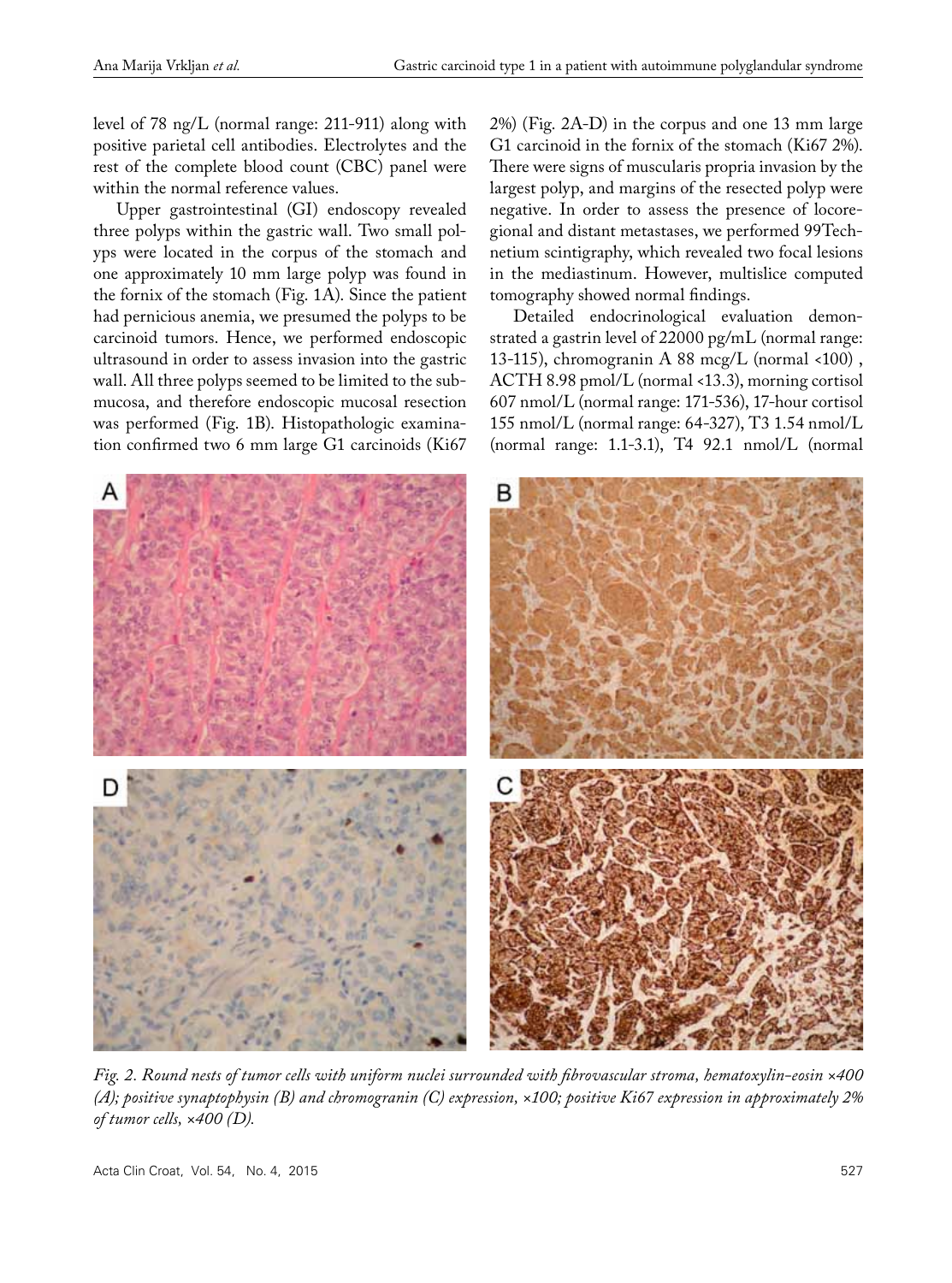a study by Borg *et al*., 67% of patients with GADA

range: 60-165), TSH 1.19 mIU/L (normal range: 0.4- 4.0), antiTPO >600.0 mIU/L (normal range:  $\langle 50 \rangle$ , LH 26.0 IU/L (normal range: 7.7-58.5), and FSH 39.5 IU/L (normal range: 25.8-134.8).

Since our patient had two autoimmune diseases, we measured other organ specific antibodies available in our hospital. Antibodies to glutamic acid decarboxylase (GADA) were increased to 87.5 U/mL (normal <1.0). However, her HbA1c was within the normal limits (5.4%, normal range <6%), as well as fasting and postprandial glucose.

Vitamin B12 in a dose of 1000 mcg intramuscularly was administered regularly, and thereafter her CBC panel was within the normal ranges. Blood glucose and HbA1c were also regularly checked since the patient had positive GAD antibodies. In 2013, we found fasting glucose of 5.9 mmol/L, postprandial glucose of 8 mmol/L and HbA1c of 6.1%. This indicated glucose intolerance and prediabetes. Dietary measures were prescribed, after which fasting and postprandial glucose and HbA1c normalized.

During three-year follow up, upper GI endoscopy showed no signs of residual tumor mass or recurrence. However, chromogranin A levels increased to 145 mcg/L three years after polypectomy. Multislice computed tomography, magnetic resonance imaging and 99Technetium-sestimibe scintigraphy showed normal findings. However, we decided to perform antrectomy in order to reduce the risk of local recurrence and distant metastasis. Serum gastrin decreased to 54 pg/mL and chromogranin A decreased to 5 mcg/L.

# **Discussion**

This is the first case of a patient with gastric carcinoid type I in whom screening for other components of PAS disclosed positive GADA antibodies and an early stage of latent autoimmune diabetes of adulthood (LADA).

Latent autoimmune diabetes of adulthood describes patients with a type 2 diabetic phenotype combined with islet antibodies and slowly progressive β-cell failure7 . LADA patients are not insulin dependent during the first few years after the diagnosis of diabetes. However, β-cell function gets impaired over the period of six years, which leads to insulin dependency in most LADA patients7 . High titers of islet antibodies correlate positively with  $\beta$ -cell failure<sup>8</sup>. In levels above 41.4 U/mL developed insulin dependent diabetes mellitus over the period of 5 years<sup>9</sup>. Our patient had a GADA level of 87.5 U/mL at the time of screening, and was diagnosed with prediabetes two years later. Based on a high titer of GADA, it is most likely that the patient will develop insulin dependent diabetes mellitus despite dietary and lifestyle changes. Therefore, measurement of GADA is of great value for early diagnosis and treatment of LADA. However, screening for LADA should not have been made in our patient based on the new classification of PAS. Older classification of PAS recognizes only type I and type II. Type II is defined by the presence of two organ specific or non-organ specific autoimmune diseases<sup>3</sup>. The new classification of PAS defines type I as the coexistence of autoimmune thyroid disease and type 1 diabetes mellitus or Addison's disease<sup>1</sup>. Older type II PAS is then subdivided into type III and IV<sup>1</sup>. Type III is associated with thyroid autoimmunity and other autoimmune diseases, excluding Addison's and type 1 diabetes. Subclassification of type III includes 3A (autoimmune thyroiditis combined with immune mediated diabetes mellitus), 3B (autoimmune thyroiditis with pernicious anemia) and 3C (autoimmune thyroiditis with vitiligo or alopecia)<sup>1</sup>. Type IV is defined as two or more other organ specific autoimmune diseases<sup>1</sup>. We find the older classification to be more appropriate. The diagnosis of PAS type IIIB could be made in our patient in 2011. Since type IIIB does not involve other organ specific diseases, we did not have to screen the patient for other autoimmune diseases. We suggest that PAS type II is a spectrum of several autoimmune diseases and that the combination of all diseases is possible. Clear and more straightforward guidelines need to be proposed to avoid any sort of misguidance and to give a pinpoint diagnosis. To diagnose type 2 PAS, patients must present minimally with two endocrine insufficiencies or two organ specific autoimmune diseases. The time frame of other insufficiencies presenting is impossible to predict, but with screening antibodies better prediction can be foreseen<sup>10</sup>. Therefore, we propose that antibodies be measured in patients with two or more autoimmune diseases. There are no strict guidelines for screening in patients with one endocrine insufficiency. We tend to agree with Dittmar *et al*. who propose screening at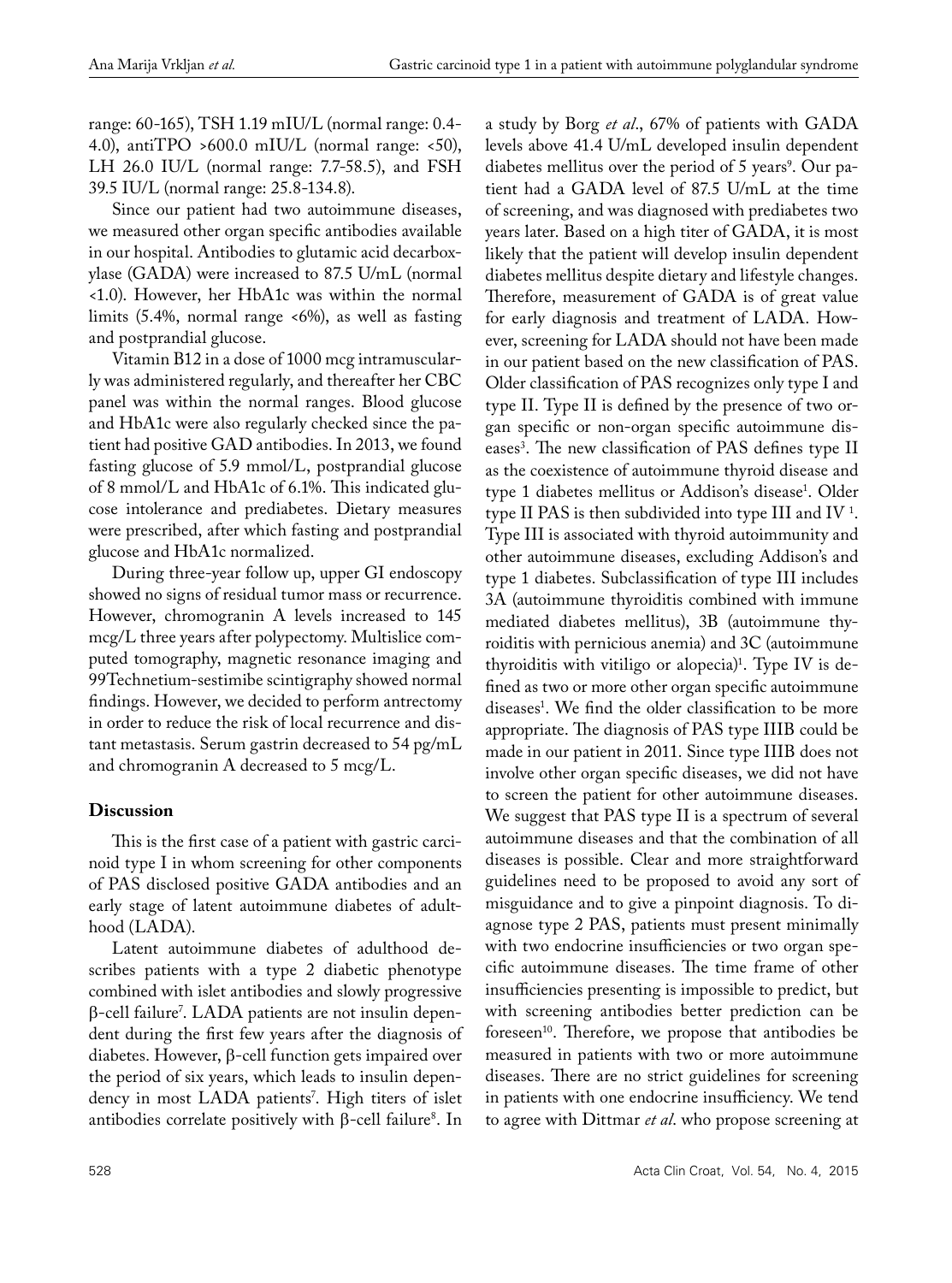three-year intervals for patients with one endocrine insufficiency3 . We believe that it will suffice to measure TSH, anti-TPO, morning cortisol and ACTH, CBC, HbA1c and testosterone in men.

Gastric carcinoid type I is the most common type which accounts for approximately 70%-80% of all gastric carcinoids $11$ . Type II is associated with the concomitant presence of gastrinoma and is encountered in 5% of patients. Type III carcinoids are defined as sporadic and are not related to hypergastrinemia<sup>11</sup>. Type I carcinoids are mostly non-functional, low grade tumors with low malignant potential<sup>12</sup>. Therefore, endoscopic polypectomy by snare or endoscopic mucosal resection (EMR) is most appropriate treatment for type I carcinoids<sup>13</sup>. In case of polyps  $>1$  cm, endoscopic ultrasound should be performed to assess wall and lymph nodal invasion before polypectomy. Surgery should be performed in case of involvement beyond the submucosa, or positive margins after EMR13. Type I carcinoids are often multiple and local recurrence is common, since hypergastrinemia associated with autoimmune gastritis is persistent $14$ . In case of local recurrence or metastasis, antrectomy should be performed in order to reduce serum gastrin levels<sup>13</sup>. We initially performed EMR for all carcinoids in our patient. Although local recurrence did not occur, a constant rise in serum chromogranin A levels was observed. Due to the increase in serum chromogranin A levels, we decided to perform antrectomy in our patient. The procedure was uneventful and both serum chromogranin A and gastrin normalized only three months after the surgery.

In conclusion, suspicion of gastric carcinoid must be raised in all patients with pernicious anemia and atrophic gastritis. Additionally, screening for other endocrinological deficiencies and autoimmune diseases should be performed in all patients with gastric carcinoid type I. Positive organ specific antibodies can facilitate an early diagnosis and treatment.

## **References**

- 1. Eisenbarth GS, Gottlieb PA. Autoimmune polyendocrine syndromes. N Engl J Med. 2004;350:2068-79.
- 2. Ahonen P, Myllarniemi S, Sipila I, Perheentupa J. Clinical variation of autoimmune polyendocrinopathy-candidiasisectodermal dystrophy (APECED) in a series of 68 patients. N Engl J Med. 1990;322:1829-36.
- 3. Dittmar M, Kahaly GJ. Polyglandular autoimmune syndromes: immunogenetics and long-term follow-up. J Clin Endocrinol Metab. 2003;88:2983-92.
- 4. Eisenbarth GS, Gottlieb PA. The immunoendocrinopathy syndromes. In: Larsen PR, Kronenberg HM, Melmed S, Polonsky KS, eds. Williams Textbook of Endocrinology.  $10^{\text{th}}$ ed. Philadelphia: Saunders, 2003:1763-76.
- 5. Gleeson PA, Toh BH. Molecular targets in pernicious anaemia. Immunol Today. 1991;12:233-8.
- 6. Annibale B, Azzoni C, Corleto VD, Di Giulio E, Caruana P, D'ambra G, *et al*. Atrophic body gastritis patients with enterochromaffin-like cell dysplasia are at increased risk for the development of type I gastric carcinoid. Eur J Gastroenterol Hepatol. 2001;13:1449-56.
- 7. Stenström G, Gottsäter A, Bakhtadze E, Berger B, Sundkvist G. Latent autoimmune diabetes in adults: definition, prevalence, beta-cell function, and treatment. Diabetes. 2005;54:S68-72.
- 8. Littorin B, Sundkvist G, Hagopian W, Landin-Olsson M, Lernmark Å, Östman J, *et al*. Islet cell and glutamic acid decarboxylase antibodies present at diagnosis of diabetes predict the need for insulin treatment: a cohort study in young adults whose disease was initially labeled as type 2 or unclassifiable diabetes. Diabetes Care. 1999;22:409-12.
- 9. Borg H, Gottsäter A, Landin-Olsson M, Fernlund P, Sundkvist G. High levels of antigen-specific islet antibodies predict future beta-cell failure in patients with onset of diabetes in adult age. J Clin Endocrinol Metab. 2001;86:3032-8.
- 10. Lundgren VM, Isomaa B, Lyssenko V, Laurila E, Korhonen P, Groop LC, *et al*. GAD antibody positivity predicts type 2 diabetes in an adult population. Diabetes. 2010;59:416-22.
- 11. Borch K, Ahrén B, Ahlman H, Falkmer S, Granérus G, Grimelius L. Gastric carcinoids: biologic behavior and prognosis after differentiated treatment in relation to type. Ann Surg. 2005;242:64-73.
- 12. Rindi G, Arnold R, Bosman FT. Nomenclature and classification of neuroendocrine neoplasms of the digestive system. In: Bosman FT, *et al*., eds. WHO Classification of Tumours of the Digestive System. Lyon, IARC Press, 2010, pp 13-4.
- 13. Delle Fave G, Kwekkeboom Dj, Van Cutsem E, Rindi G, Kos-Kudla B, Knigge U, *et al*. ENETS Consensus Guidelines for the management of patients with gastroduodenal neoplasms. Neuroendocrinology. 2012;95:74-87.
- 14. Merola E, Sbrozzi-Vanni A, Panzuto F, D'ambra G, Di Giulio E, Pilozzi E, *et al*. Type I gastric carcinoids: a prospective study on endoscopic management and recurrence rate. Neuroendocrinology. 2012;95:207-13.